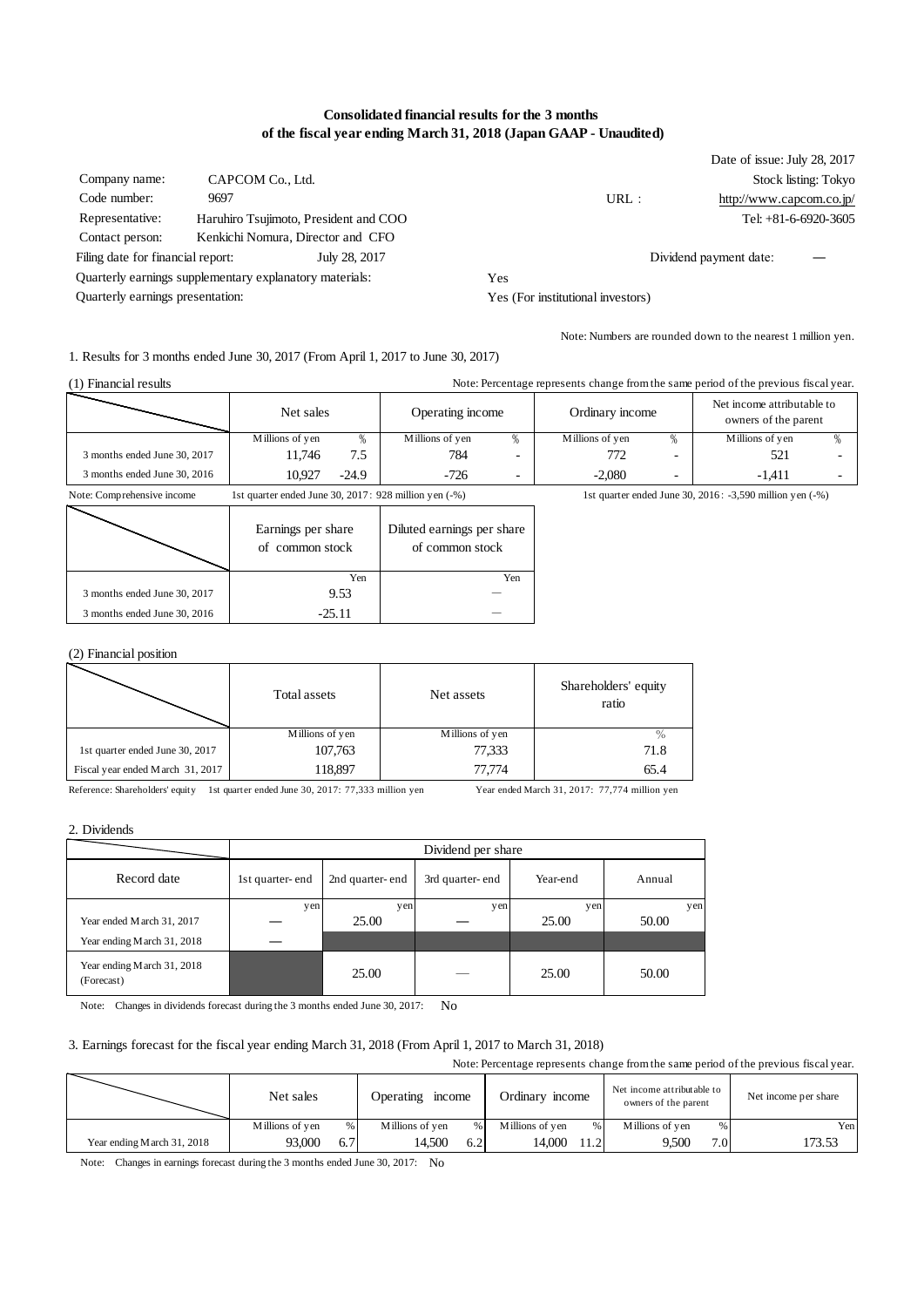Notes

(1) Changes in significant consolidated subsidiaries during the period: No (2) Application of simplified methods in accounting principle for quarterly consolidated financial statements: Yes Note: Please refer to "2. Summary of consolidated financial statements (4) Notes to consolidated financial statements (Application of special accounting treatment for preparation of quarterly financial statements)" on page 9 for more details. (3) Changes in accounting principles, accounting estimates and retrospective restatement for consolidated financial statements ① Changes resulting from amendment of the accounting standard: No

| $(2)$ Changes other than $(1)$ :                           |            | No                               |            |
|------------------------------------------------------------|------------|----------------------------------|------------|
| <b>3</b> Changes in accounting estimates:                  |            | No                               |            |
| 4 Retrospective restatement:                               |            | No                               |            |
| (4) Number of shares outstanding (Common stock):           |            |                                  |            |
| 1) Number of shares outstanding (including treasury stock) |            |                                  |            |
| 1st quarter ended June 30, 2017:                           | 67,723,244 | Year ended March 31, 2017:       | 67,723,244 |
| 2 Number of treasury stock                                 |            |                                  |            |
| 1st quarter ended June 30, 2017:                           | 12,977,139 | Year ended March 31, 2017:       | 12,977,009 |
| 3 Average number of shares outstanding                     |            |                                  |            |
| 1st quarter ended June 30, 2017:                           | 54,746,233 | 1st quarter ended June 30, 2016: | 56.228,040 |
|                                                            |            |                                  |            |

(Explanation about the appropriate usage of business prospects and other special notes)

・The above-mentioned business forecasts were based on the information available as of the date of the release of this report.

・Future events may cause the actual results to be significantly different from the forecasts.

・Please refer to "1. Operating results overview (3) Qualitative information regarding the consolidated business forecasts" on page 3 for more details.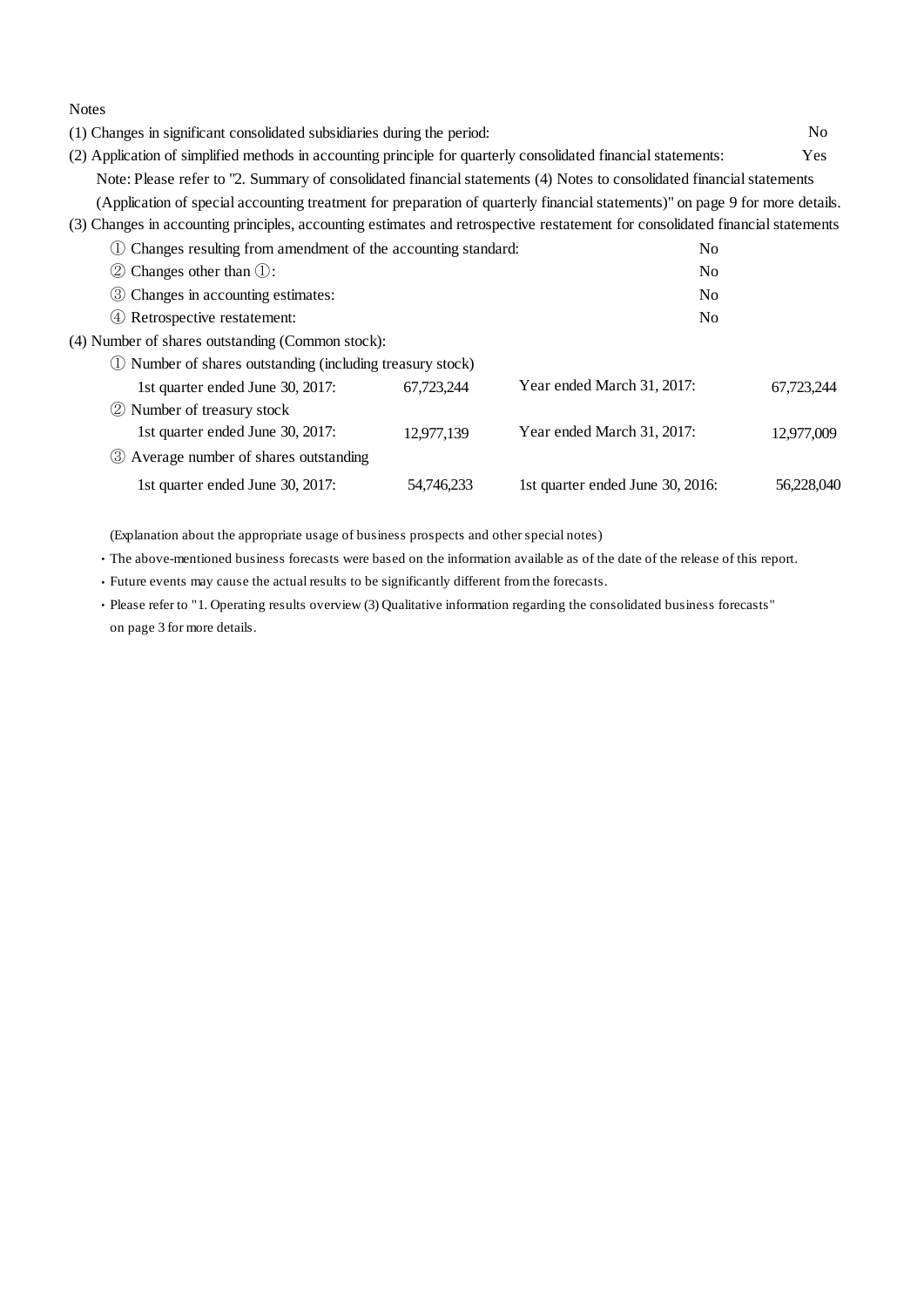## Attachment contents

| 2. |  |
|----|--|
|    |  |
|    |  |
|    |  |
|    |  |
|    |  |
|    |  |
|    |  |
|    |  |
|    |  |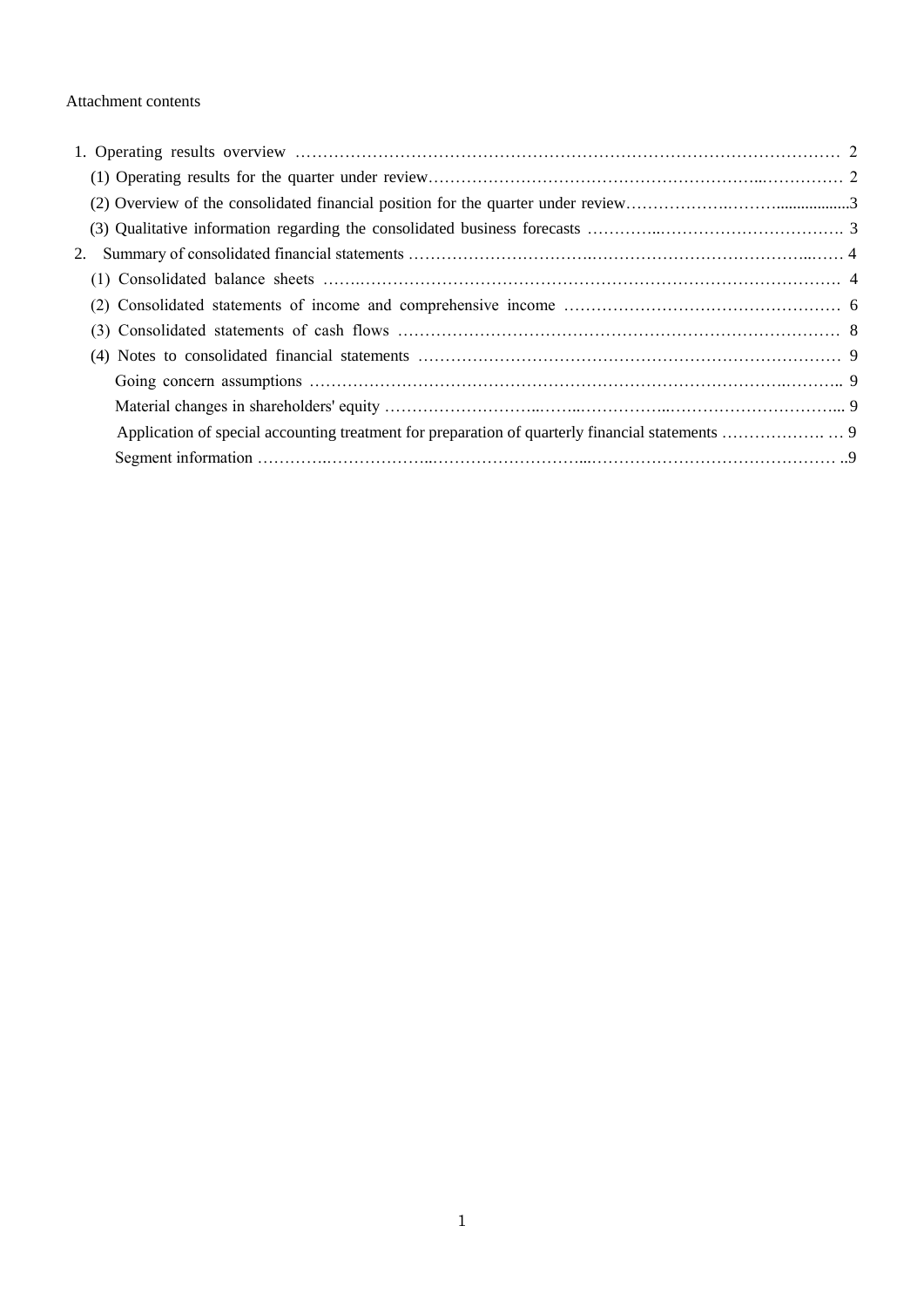#### 1. Operating results overview

### (1) Operating results for the quarter under review

During the three months ended June 30, 2017, our industry saw broad signs of recovery including greater penetration of the PlayStation 4 home video game console, the strong performance of the new Nintendo Switch game console and the general recovery of the home video games market.

In addition, at E3, one of the world's largest trade shows for computer and video games, held in the U.S., *Monster Hunter: World* (for PlayStation 4, Xbox One, and PC), which will be the latest release in the series and one of our major titles for the current fiscal year, drew much attention from show-goers, raising expectations for its release in the second half of the fiscal year.

In such an environment, the Company has made efforts to reduce costs and expenses by reviewing and re-evaluating our cost of sales and selling, general and administrative expenses in order to improve profitability.

Aiming also to make a breakthrough in the area of mobile contents, the Company has worked on such initiatives as reorganization and the strengthening of our management structure. Furthermore, the Company has pushed forward with marketing efforts to leverage synergy with our popular IP. One example of these efforts was the release of the feature-length computer animated film *Resident Evil: Vendetta* in May 2017, which is based on one of our IP.

As a result, the three months ended June 30, 2017 became an excellent run-up for the Company prior to taking the offensive in earnest in the second half of the current fiscal year. Consolidated net sales for the quarter were 11,746 million yen (up 7.5% from the same term in the previous year), operating income was 784 million yen (compared with an operating loss of 726 million yen for the same term in the previous year), ordinary income was 772 million yen (compared with an ordinary loss of 2,080 million yen for the same term in the previous year), and net income attributable to owners of the parent was 521 million yen (compared with a net loss attributable to owners of the parent of 1,411 million yen for the same term in the previous year).

#### Status of business by operating segment

#### ①Digital Contents business

In this business, although the first quarter corresponds to the market's off-season in terms of the launch cycle for major titles, *Ultra Street Fighter II* (for Nintendo Switch), which was released in May 2017, made an excellent start and proved to be a smash hit. In addition, *Resident Evil 7 biohazard* (for PlayStation 4, Xbox One and PC) and *Monster Hunter XX (Double Cross)* (for the Nintendo 3DS family of systems) contributed to revenue to a certain extent.

The resulting net sales were 7,688 million yen (up 14.1% from the same term in the previous year) and operating income was 1,676 million yen (compared with an operating income of 8 million yen for the same term in the previous year).

#### ②Arcade Operations business

In the Arcade Operations business, the Company made efforts to acquire new customers and secure repeat customers through user-oriented marketing. Examples include installing game machines that meet diverse customer needs, holding various events and conducting service day campaigns. At the same time, the Company worked to reduce arcade operating costs to improve profitability.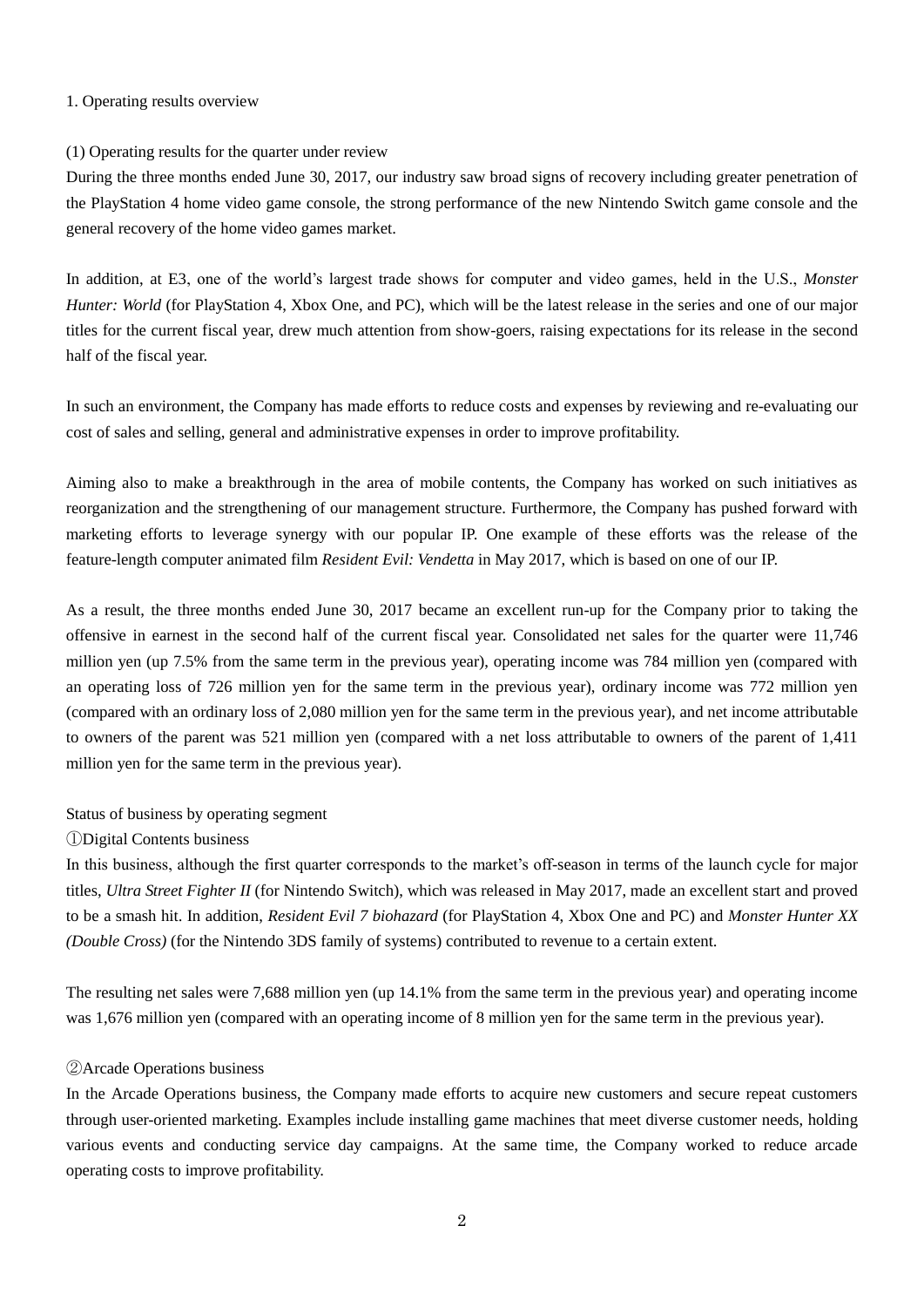In order to strengthen our position in the Chubu region, we opened a new store in the Aichi Prefecture, bringing the total number of stores to 37.

The resulting net sales were 2,245 million yen (up 4.1% from the same term in the previous year) and operating income was 128 million yen (up 18.8% from the same term in the previous year).

### ③Amusement Equipments business

In the Pachinko & Pachislo sub-segment, the Company launched the *Phoenix Wright: Ace Attorney* pachislo machine in a mixed market environment.

In the Arcade Games Sales sub-segment, business was generally weak despite our efforts to promote repeat sales of existing products.

The resulting net sales were 1,396 million yen (down 16.0% from the same term in the previous year). The Company recorded an operating loss of 229 million yen (compared with an operating loss of 61 million yen for the same term in the previous year).

# ④Other Businesses

The net sales from Other Businesses, mainly consisting of royalty income from the licensing and sale of character merchandise, were 415 million yen (up 13.2% from the same term in the previous year) and operating income was 184 million yen (up 46.1% from the same term in the previous year).

## (2) Overview of the consolidated financial position for the quarter under review

Total assets as of the end of the first quarter decreased by 11,134 million yen from the end of the previous fiscal year to 107,763 million yen. The primary increase was 4,480 million yen in work-in-progress for game software. The primary decrease was 15,436 million yen in notes and accounts receivable, trade.

Total liabilities as of the end of the first quarter decreased by 10,693 million yen from the end of the previous fiscal year to 30,429 million yen. The primary decreases were as follows: 5,000 million yen in short-term borrowings, 3,532 million yen in electronically recorded monetary liabilities, 1,036 million yen in accrued income taxes and 1,023 million yen in accrued bonuses.

Net assets as of the end of the first quarter decreased by 440 million yen from the end of the previous fiscal year to 77,333 million yen. The primary increases were 521 million yen in net income attributable to owners of the parent and 336 million yen in cumulative translation adjustments which related to foreign exchange translation of the net assets of foreign consolidated subsidiaries. The primary decrease was 1,368 million yen in cash dividends.

# (3) Qualitative information regarding the consolidated business forecasts

The forecast for the consolidated business results current fiscal year ending March 31, 2018 remains the same as what was projected at the financial results announcement on April 27, 2017.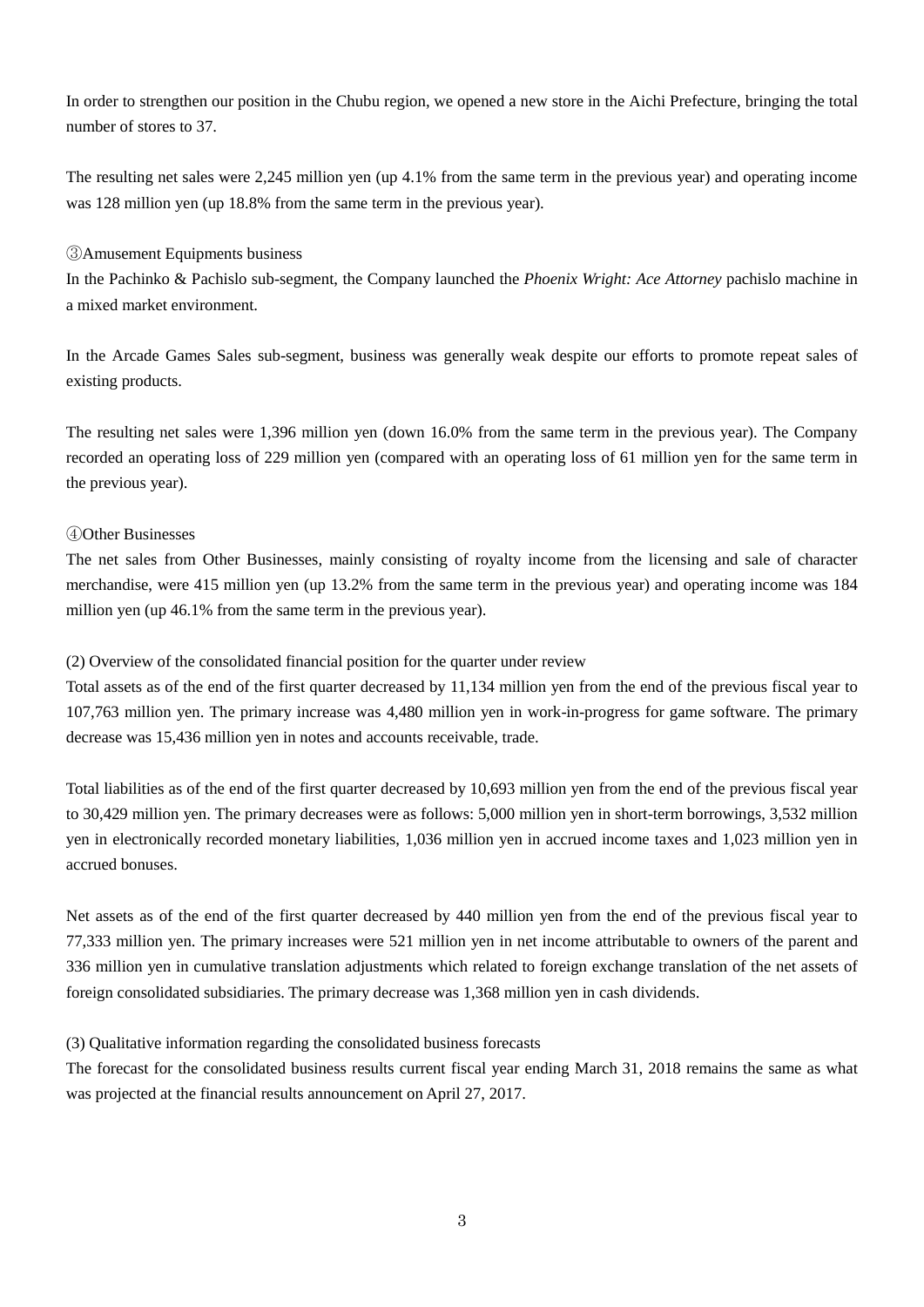# 2.Summary of consolidated financial statements

(1) Consolidated balance sheets

|                                                        |                                                | (Unit: Millions of yen)                      |  |
|--------------------------------------------------------|------------------------------------------------|----------------------------------------------|--|
|                                                        | Previous fiscal year<br>(as of March 31, 2017) | Current fiscal year<br>(as of June 30, 2017) |  |
| Assets                                                 |                                                |                                              |  |
| Current assets                                         |                                                |                                              |  |
| Cash on hand and in banks                              | 24,537                                         | 24,236                                       |  |
| Notes and accounts receivable, trade                   | 20,175                                         | 4,738                                        |  |
| Merchandise and finished goods                         | 1,583                                          | 1,415                                        |  |
| Work-in-progress                                       | 2,040                                          | 2,596                                        |  |
| Raw materials and supplies                             | 2,040                                          | 1,863                                        |  |
| Work-in-progress for game software                     | 30,150                                         | 34,631                                       |  |
| Other                                                  | 4,973                                          | 5,324                                        |  |
| Allowance for doubtful accounts                        | (21)                                           | (8)                                          |  |
| Total current assets                                   | 85,480                                         | 74,798                                       |  |
| Fixed assets                                           |                                                |                                              |  |
| Tangible fixed assets, net of accumulated depreciation |                                                |                                              |  |
| Buildings and structures, net                          | 11,004                                         | 11,382                                       |  |
| Other, net                                             | 9,763                                          | 9,579                                        |  |
| Total tangible fixed assets                            | 20,768                                         | 20,961                                       |  |
| Intangible fixed assets                                | 2,843                                          | 2,374                                        |  |
| Investments and other assets                           |                                                |                                              |  |
| Other                                                  | 9,877                                          | 9,701                                        |  |
| Allowance for doubtful accounts                        | (72)                                           | (72)                                         |  |
| Total investments and other assets                     | 9,804                                          | 9,628                                        |  |
| <b>Total fixed assets</b>                              | 33,417                                         | 32,965                                       |  |
| <b>Total assets</b>                                    | 118,897                                        | 107,763                                      |  |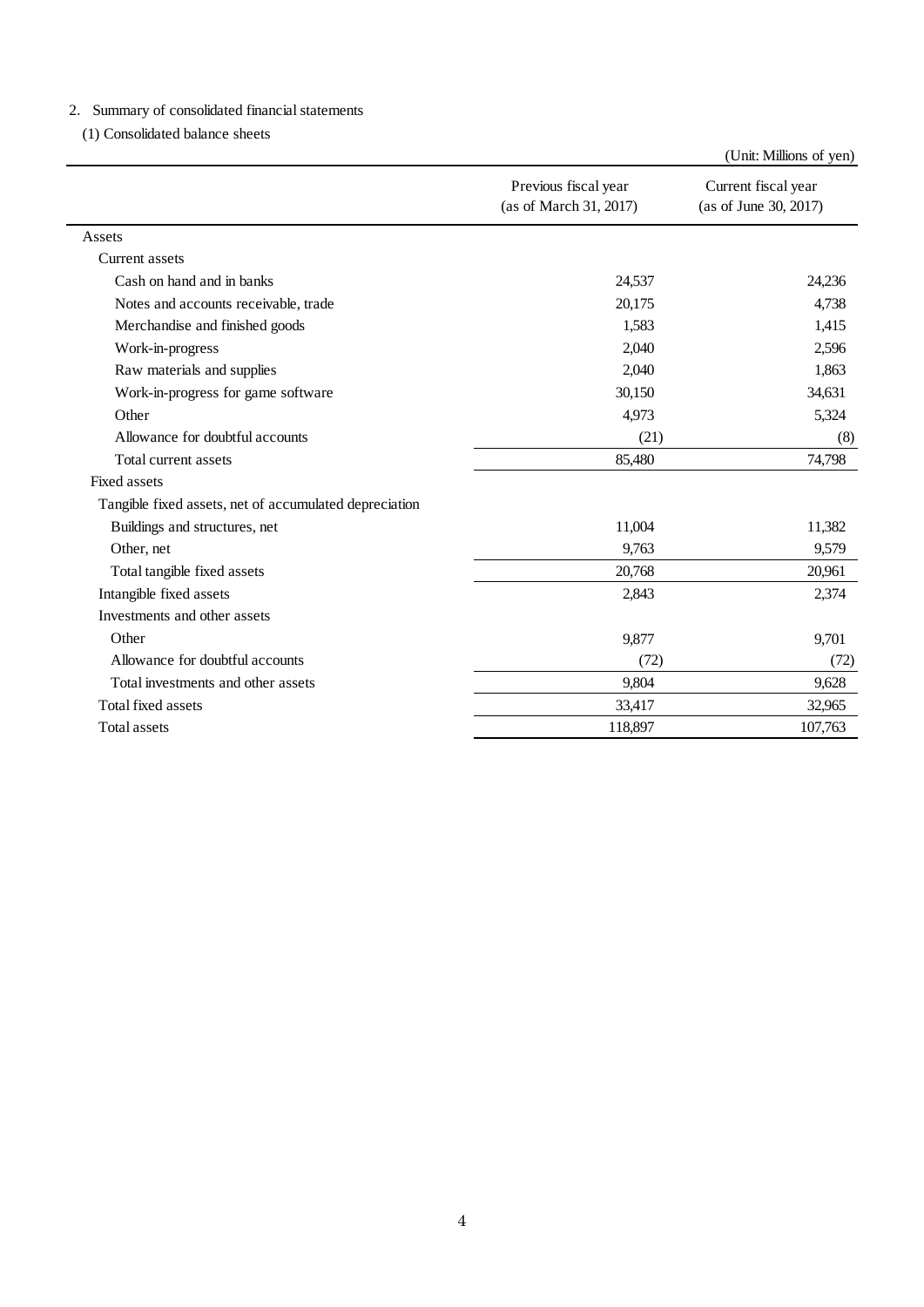|                                                       |                                                | (Unit: Millions of yen)                      |
|-------------------------------------------------------|------------------------------------------------|----------------------------------------------|
|                                                       | Previous fiscal year<br>(as of March 31, 2017) | Current fiscal year<br>(as of June 30, 2017) |
| Liabilities                                           |                                                |                                              |
| <b>Current</b> liabilities                            |                                                |                                              |
| Notes and accounts payable, trade                     | 2,288                                          | 1,835                                        |
| Electronically recorded monetary liabilities          | 4,886                                          | 1,354                                        |
| Short-term borrowings                                 | 9,323                                          | 4,323                                        |
| Accrued income taxes                                  | 1,580                                          | 543                                          |
| Accrued bonuses                                       | 2,263                                          | 1,239                                        |
| Other                                                 | 9,651                                          | 9,806                                        |
| Total current liabilities                             | 29,994                                         | 19,103                                       |
| Long-term liabilities                                 |                                                |                                              |
| Long-term borrowings                                  | 6,788                                          | 6,627                                        |
| Liabilities for retirement benefits                   | 2,596                                          | 2,653                                        |
| Other                                                 | 1,743                                          | 2,045                                        |
| Total long-term liabilities                           | 11,128                                         | 11,325                                       |
| <b>Total liabilities</b>                              | 41,122                                         | 30,429                                       |
| Net assets                                            |                                                |                                              |
| Shareholders' equity                                  |                                                |                                              |
| Common stock                                          | 33,239                                         | 33,239                                       |
| Capital surplus                                       | 21,328                                         | 21,328                                       |
| Retained earnings                                     | 45,402                                         | 44,555                                       |
| Treasury stock                                        | (21, 448)                                      | (21, 449)                                    |
| Total shareholders' equity                            | 78,521                                         | 77,674                                       |
| Accumulated other comprehensive income                |                                                |                                              |
| Net unrealized gain or loss on securities, net of tax | 107                                            | 170                                          |
| Cumulative translation adjustments                    | (541)                                          | (204)                                        |
| Accumulated liabilities for retirement benefits       | (313)                                          | (305)                                        |
| Total accumulated other comprehensive income          | (747)                                          | (340)                                        |
| Total net assets                                      | 77,774                                         | 77,333                                       |
| Total liabilities and net assets                      | 118,897                                        | 107,763                                      |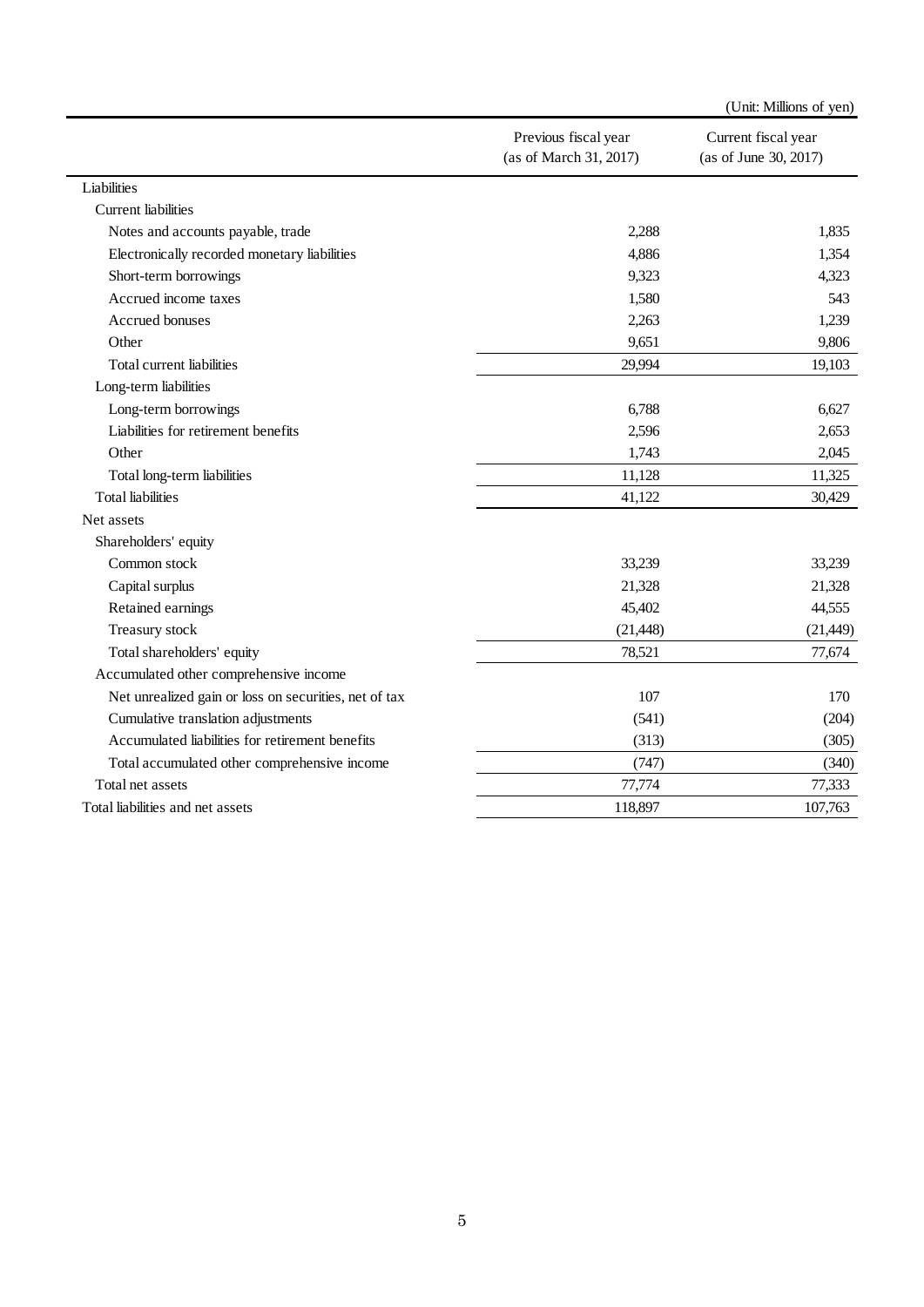# (2) Consolidated statements of income and comprehensive income

Consolidated statements of income

|                                                        |                    | (Unit: Millions of yen) |
|--------------------------------------------------------|--------------------|-------------------------|
|                                                        | Previous 3 months  | Current 3 months        |
|                                                        | From April 1, 2016 | From April 1, 2017      |
|                                                        | to June 30, 2016   | to June 30, 2017        |
| Net sales                                              | 10,927             | 11,746                  |
| Cost of sales                                          | 8,238              | 7,354                   |
| Gross profit                                           | 2,688              | 4,391                   |
| Selling, general and administrative expenses           | 3,415              | 3,607                   |
| Operating income (loss)                                | (726)              | 784                     |
| Non-operating income                                   |                    |                         |
| Interest income                                        | 11                 | 13                      |
| Dividend income                                        | 7                  | $\tau$                  |
| Exchange gain, net                                     |                    | 9                       |
| Other                                                  | 10                 | 14                      |
| Total non-operating income                             | 29                 | 45                      |
| Non-operating expenses                                 |                    |                         |
| Interest expense                                       | 33                 | 27                      |
| Commission fee                                         | 14                 | 15                      |
| Legal settlement                                       |                    | 13                      |
| Exchange loss, net                                     | 1,335              |                         |
| Other                                                  | $\overline{0}$     | $\overline{0}$          |
| Total non-operating expenses                           | 1,383              | 56                      |
| Ordinary income (loss)                                 | (2,080)            | 772                     |
| Special losses                                         |                    |                         |
| Loss on sales and /or disposal of fixed assets         | 1                  | 28                      |
| Total special losses                                   | 1                  | 28                      |
| Net income (loss) before income taxes                  | (2,081)            | 744                     |
| Income taxes-current                                   | 111                | 340                     |
| Income taxes-deferred                                  | (781)              | (116)                   |
| Total income taxes                                     | (669)              | 223                     |
| Net income (loss)                                      | (1,411)            | 521                     |
| Net income (loss) attributable to owners of the parent | (1,411)            | 521                     |
|                                                        |                    |                         |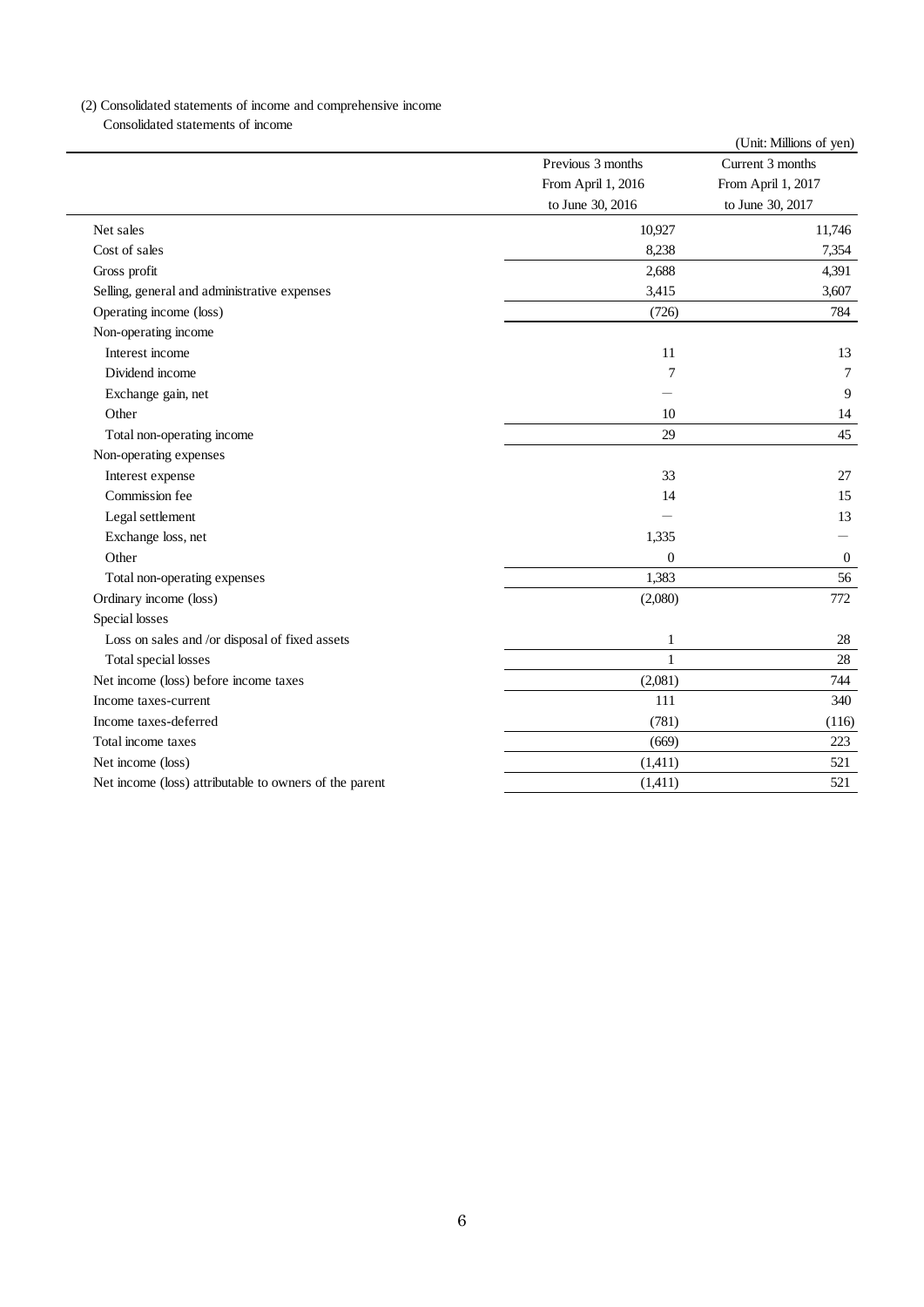# Consolidated statements of comprehensive income

|                                                       |                      | (Unit: Millions of yen) |
|-------------------------------------------------------|----------------------|-------------------------|
|                                                       | Previous fiscal year | Current fiscal year     |
|                                                       | From April 1, 2016   | From April 1, 2017      |
|                                                       | to June 30, 2016     | to June 30, 2017        |
| Net income (loss)                                     | (1,411)              | 521                     |
| Other comprehensive income                            |                      |                         |
| Net unrealized gain or loss on securities, net of tax | (62)                 | 62                      |
| Cumulative translation adjustments                    | (2,133)              | 336                     |
| Adjustments for retirement benefits                   | 16                   | 7                       |
| Total other comprehensive income                      | (2,178)              | 406                     |
| Comprehensive income                                  | (3,590)              | 928                     |
| Comprehensive income attributable to:                 |                      |                         |
| Owners of the parent                                  | (3,590)              | 928                     |
| Non-controlling interests                             |                      |                         |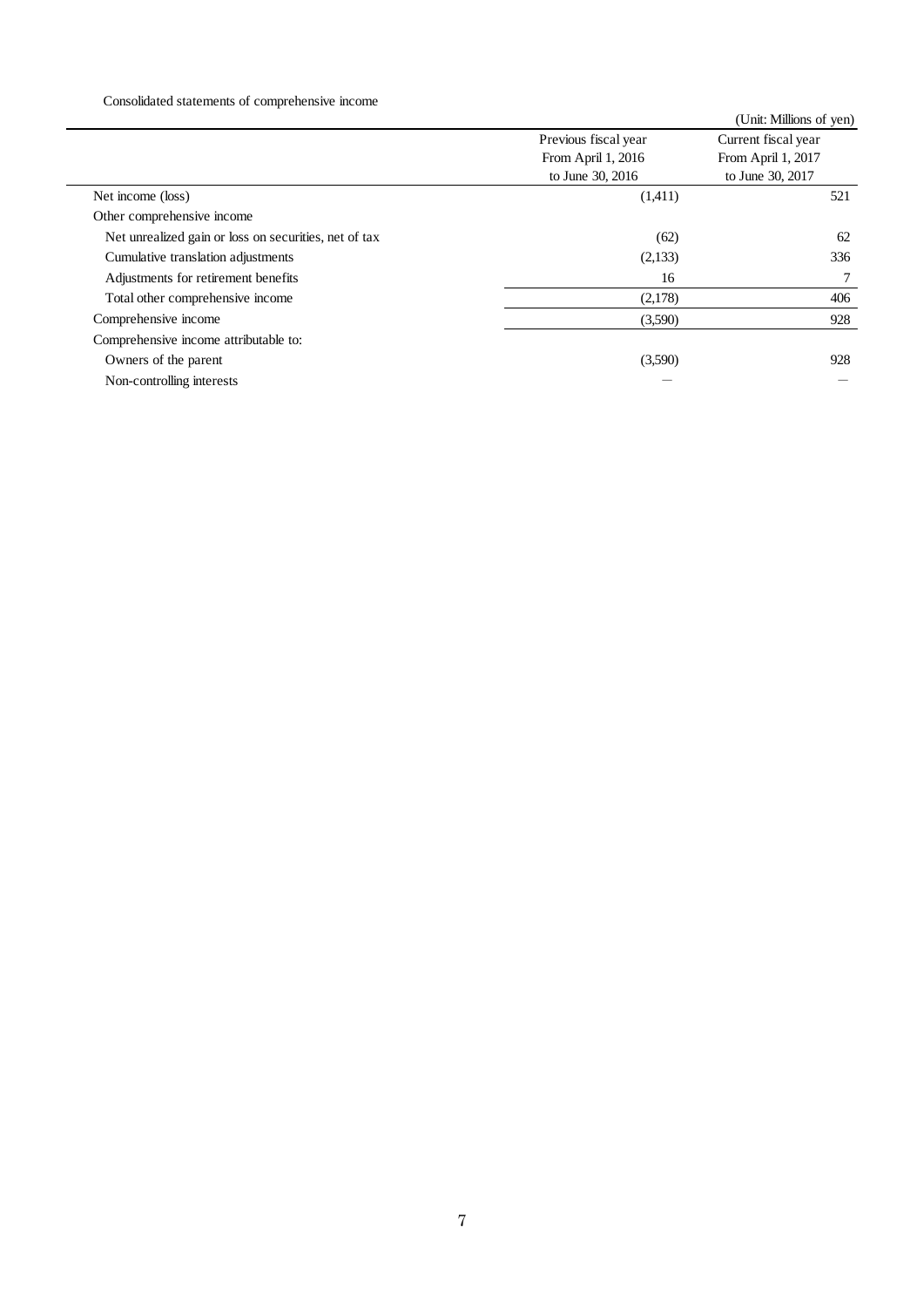### (3) Consolidated statements of cash flows

|                                                              |                    | (Unit: Millions of yen) |
|--------------------------------------------------------------|--------------------|-------------------------|
|                                                              | Previous 3 months  | Current 3 months        |
|                                                              | From April 1, 2016 | From April 1, 2017      |
|                                                              | to June 30, 2016   | to June 30, 2017        |
| Cash flows from operating activities                         |                    |                         |
| Net income (loss) before income taxes                        | (2,081)            | 744                     |
| Depreciation and amortization                                | 1,421              | 1,145                   |
| Decrease in allowance for doubtful accounts                  | (3)                | (13)                    |
| Decrease in accrued bonuses                                  | (861)              | (1,025)                 |
| Interest and dividend income                                 | (18)               | (19)                    |
| Interest expense                                             | 33                 | 27                      |
| Exchange (gain) loss, net                                    | 655                | (16)                    |
| Loss on sales and/or disposal of fixed assets                | 1                  | 28                      |
| Decrease in notes and accounts receivable, trade             | 2,906              | 15,454                  |
| Increase in inventories                                      | (357)              | (208)                   |
| Increase in work-in-progress for game software               | (3,025)            | (4,495)                 |
| Decrease in notes and accounts payable, trade                | (1,813)            | (3,997)                 |
| Other                                                        | 1,412              | 159                     |
| Sub total                                                    | (1,730)            | 7,782                   |
| Interest and dividends received                              | 18                 | 19                      |
| Interest paid                                                | (18)               | (14)                    |
| Income taxes paid                                            | (6,053)            | (1,034)                 |
| Net cash provided by (used in) operating activities          | (7, 783)           | 6,754                   |
| Cash flows from investing activities                         |                    |                         |
| Payments for acquisitions of tangible fixed assets           | (416)              | (761)                   |
| Proceeds from sales of tangible fixed assets                 |                    | $\overline{0}$          |
| Payments for acquisitions of intangible fixed assets         | (23)               | (31)                    |
| Other                                                        | (21)               | (0)                     |
| Net cash used in investing activities                        | (461)              | (794)                   |
| Cash flows from financing activities                         |                    |                         |
| Net (decrease) increase in short-term borrowings             | 12,500             | (5,000)                 |
| Repayments of long-term borrowings                           | (166)              | (160)                   |
| Payments for repurchase of treasury stock                    | (0)                | (0)                     |
| Dividend paid                                                | (1,429)            | (1,369)                 |
| Other                                                        | (130)              | (142)                   |
| Net cash (used in) provided by financing activities          | 10,772             | (6, 673)                |
| Effect of exchange rate changes on cash and cash equivalents | (2,187)            | 411                     |
| Net (decrease) increase in cash and cash equivalents         | 340                | (301)                   |
| Cash and cash equivalents at beginning of year               | 28,429             | 24,337                  |
| Cash and cash equivalents at end of quarter                  | 28,770             | 24,036                  |